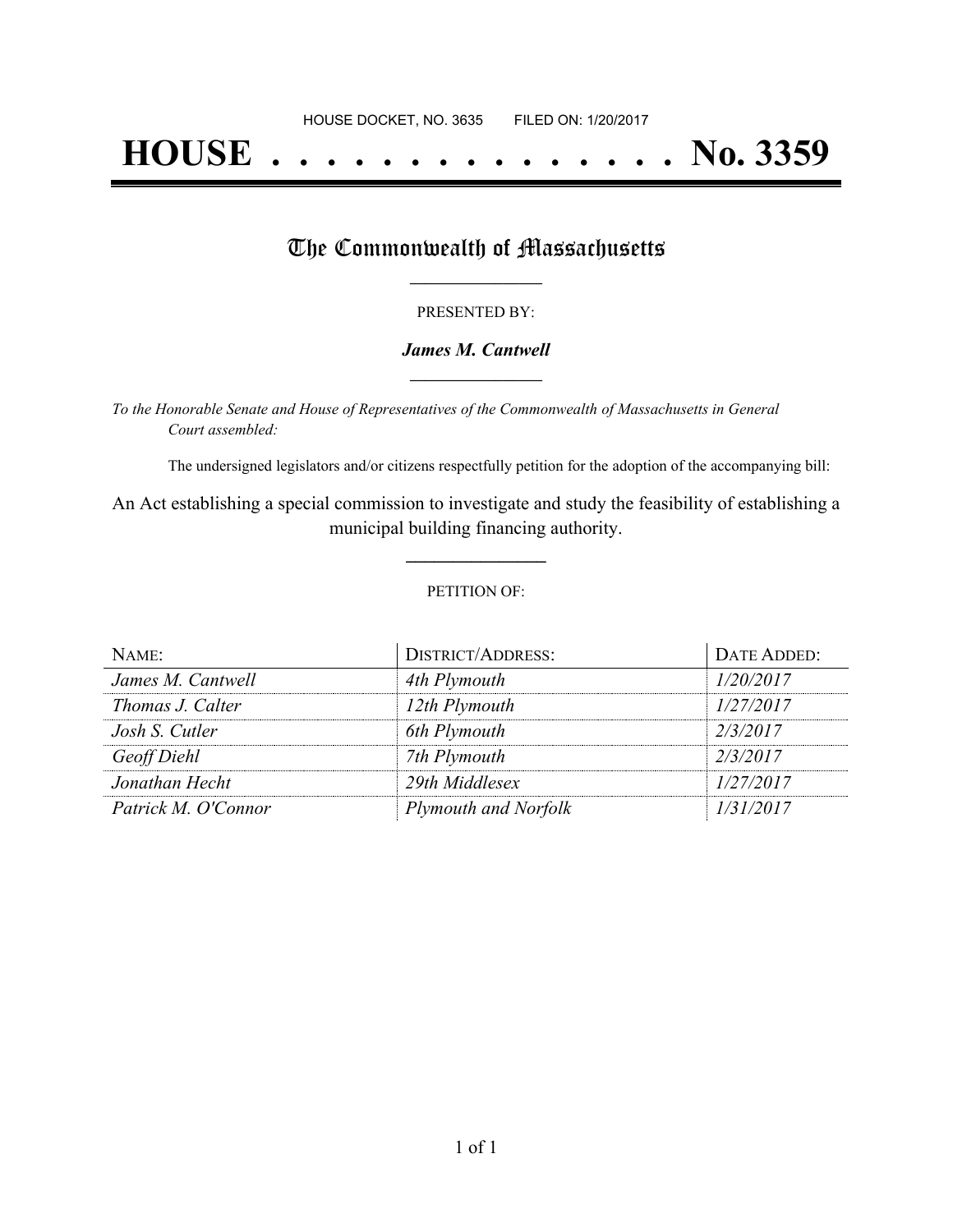#### HOUSE DOCKET, NO. 3635 FILED ON: 1/20/2017

## **HOUSE . . . . . . . . . . . . . . . No. 3359**

By Mr. Cantwell of Marshfield, a petition (accompanied by bill, House, No. 3359) of James M. Cantwell and others for an investigation and study by a special commission (including members of the General Court) of the feasibility of establishing a municipal building finance authority. State Administration and Regulatory Oversight.

## The Commonwealth of Massachusetts

**In the One Hundred and Ninetieth General Court (2017-2018) \_\_\_\_\_\_\_\_\_\_\_\_\_\_\_**

**\_\_\_\_\_\_\_\_\_\_\_\_\_\_\_**

An Act establishing a special commission to investigate and study the feasibility of establishing a municipal building financing authority.

Be it enacted by the Senate and House of Representatives in General Court assembled, and by the authority *of the same, as follows:*

1 SECTION 1. There is hereby established a special commission to investigate and study

2 the feasibility of establishing a municipal building finance authority.

 SECTION 2. The commission shall: (1) consider recommendations from state and federal reports, relative to the establishment of a municipal building financé authority; (2) identify and consider state and private funding sources with consideration for providing grants and loans to cities and towns for the planning, design, and construction of municipal buildings; (3) assess innovative financing approaches for assisting municipalities in the planning and construction of municipal buildings including, but not limited to, councils-on-aging facilities, public safety facilities, town halls, and other municipal buildings or facilities; and (4) determine specific powers of a municipal building finance authority including but not limited to (a) establishing grant programs, (b) providing architectural or other technical advice and assistance to